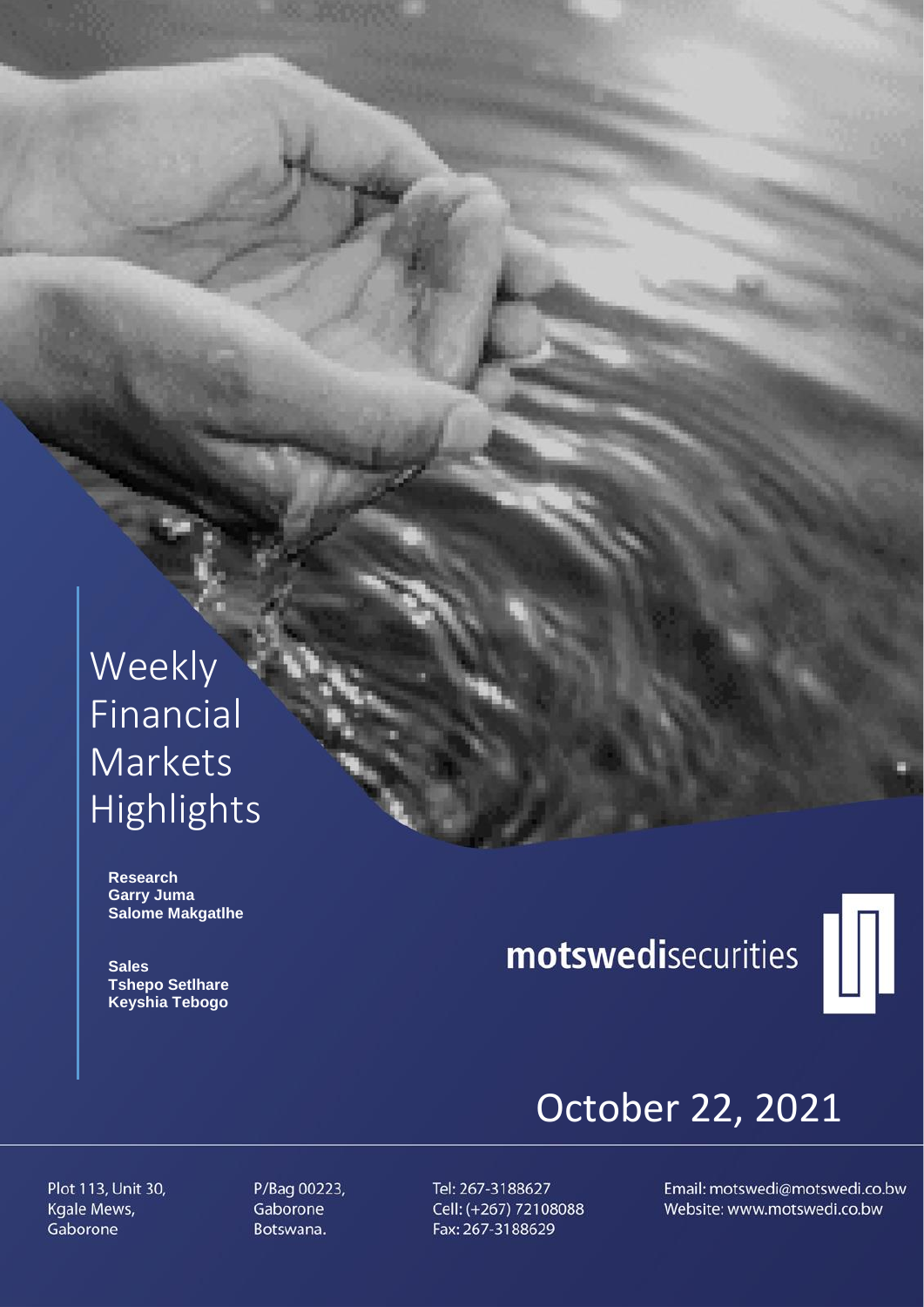motswedisecurit

A member of the Botswana Stock Exchange

#### **1.0 Local Equity…**

The BSE equity market continued on its growth track, as the Domestic Company Index (DCI) clocked its sixth consecutive week of gains. The DCI was up 0.12% for the week supported by a market entirely in the green, with no value losses noted at all. At 0.12%, this is the DCI's smallest weekly climb in six, propelling the index's growth for the year to 0.71%. The Domestic Company Total Returns Index (DCTRI) was up marginally higher than the DCI, at 0.16%, supported by both the gainers in the week as well as G4S going ex-dividend on Friday. On a year to date basis, the DCTRI has grown 8.97%.

BTCL was on the list of gainers for the third week in a row, closing Friday trading valued at P0.73/share. The stock's dynamics have clearly shifted in favour of the sellers in the market, as the stock's low valuation increased investor appetite. This gain was a 2.8% gain for BTCL, which resulted in a marginal reduction of the stock's year to date loss, to negative 11%.

Letshego's rally continued for another week, with the stock gaining a single thebe to close at P1.23/share. The stock has been gaining since the Company published its 2021 interim financial results in the last week of August 2021. This week's gain makes it the ninth in a row for the stock. Support for the stock stemmed from the good set of financial results they published in for their interim period and the healthy dividend declared with them. Also lending a hand to Letshego, was its current low market valuation. We expect the stock to continue receiving some support from investors, especially as the Company's interim dividend remains outstanding. The last day to trade to qualify for the 7.3-thebe (gross) dividend is noted as 2 November 2021, with the ex-dividend date set at 3 November 2021.

#### **BSE Indices – Week ending 22 October 2021**

| <b>DCI Close</b>   | 6,928.18 |
|--------------------|----------|
| Weekly Change (%)  | $+0.12$  |
| YTD Change (%)     | $+0.71$  |
| <b>FCI Close</b>   | 1,548.83 |
| Weekly Change (%)  | 0.00     |
| YTD Change (%)     | $+0.10$  |
| <b>DCTRI Close</b> | 1,814.03 |
| Weekly Change (%)  | $+0.16$  |
| YTD Change (%)     | $+8.97$  |

*Source: Motswedi Securities, BSE*

#### **Market Summary – Week ending 22 October 2021**

| No. of Shares Trading                                      | 3,348,032           |
|------------------------------------------------------------|---------------------|
| Turnover (BWP)                                             | 9,480,312           |
| Turnover (USD)*                                            | 848,488             |
| No. of stocks trading#                                     | 16                  |
| No. of stocks advancing#                                   | 2                   |
| No. of stocks declining#                                   | Ω                   |
| No. of stocks unchanged#<br>Course Motowed: Coourities DCE | 21<br>$*IIO@IDII/D$ |

*Source: Motswedi Securities, BSE \*US\$/BWP = 0.0895 # = Domestic Main Board*

#### **BSE Weekly Price Movements**

| <b>COUNTER</b>                   | <b>22 Oct</b><br>(t)       | <b>15 Oct</b><br>(f) | <b>Change</b><br>(%) | YTD<br>(% ) |
|----------------------------------|----------------------------|----------------------|----------------------|-------------|
| <b>BTCL</b> ↑                    | 73                         | 71                   | $+2.8$               | $-11.0$     |
| LETSHEGO <sup>1</sup>            | 123                        | 122                  | $+0.8$               | $+70.8$     |
| BAMIB50*1                        | 645                        | 610                  | $+5.7$               | $+7.5$      |
| Source: Motswedi Securities, BSE | $* = Exchange$ Traded Fund |                      |                      |             |

The Foreign Company Index (FCI) was unchanged in the week, as there were no price movements registered on the relevant board. The FCI thus, maintained its growth of 0.1% for the year.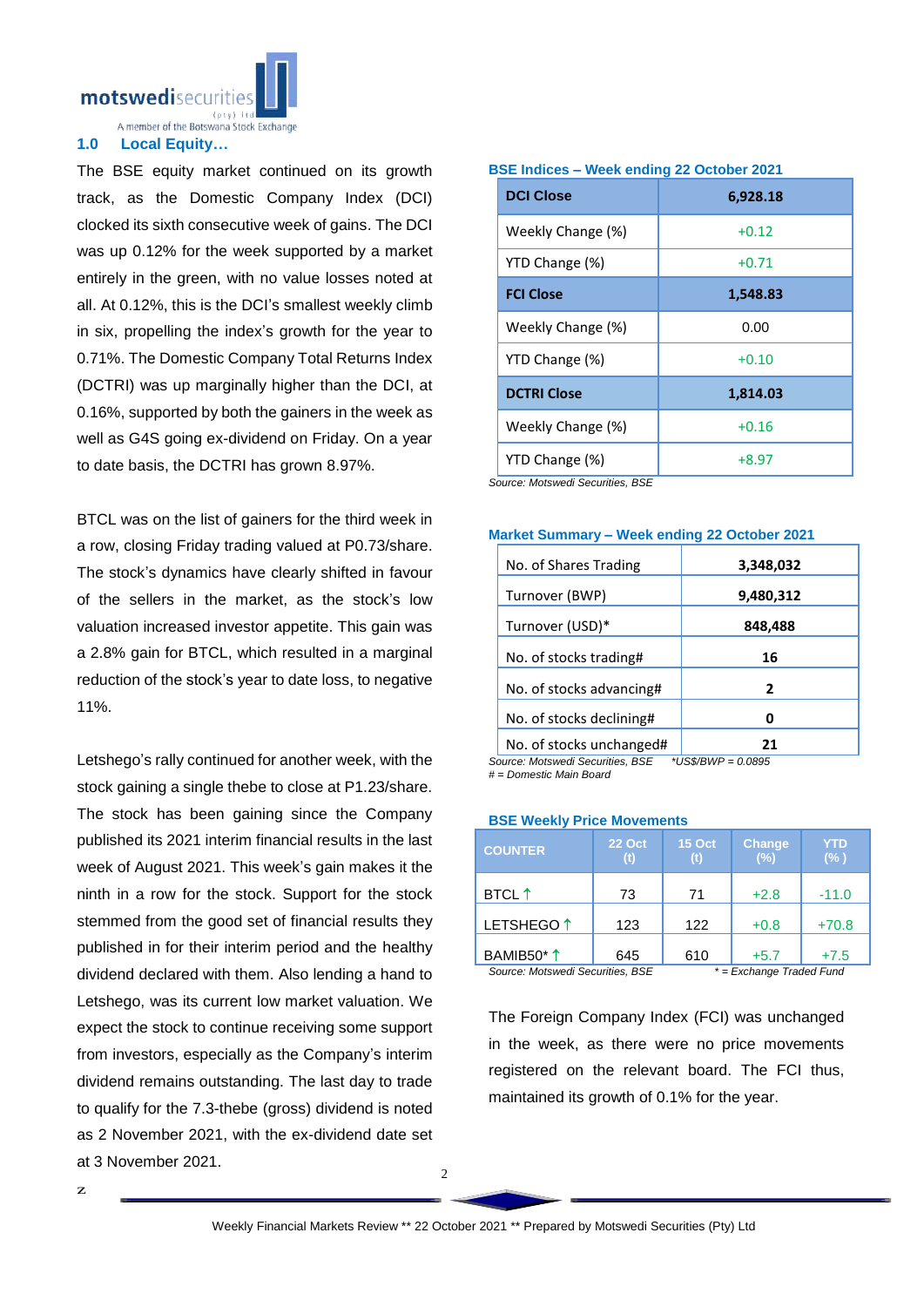

A member of the Botswana Stock Exchange

#### **2.0 Company Announcements (on BSE X-News)**

**FNB Botswana** gave notice that the Annual General Meeting (AGM) of shareholders of the Company will be held virtually (meeting link will be provided in due course), at 13h00 on Wednesday, 3 November 2021, for the purpose of transacting and considering the resolutions [here.](https://apis.bse.co.bw/storage/disclosures/10/2021/2446.pdf) The proxy form can be found [here.](https://apis.bse.co.bw/storage/disclosures/10/2021/2447.pdf)

**Tlou Energy Limited** is pleased to announce that a 10MW Power Purchase Agreement (PPA) [was] signed [on 18 October 2021] between the Company and Botswana Power Corporation (BPC). Under the terms of the PPA, BPC will purchase up to 10MW of power generated at Tlou's Lesedi power project. The PPA is for an initial five‐year term with the 10MW project being the first phase of Tlou's planned power project expansion. The Company would like to thank to all those involved in this process and the Government of Botswana for their support of the industry. Tlou is contributing to a cleaner, sustainable and more secure energy future for Botswana and beyond. Find Tlou's Hydrogen Strategy [here.](https://apis.bse.co.bw/storage/disclosures/10/2021/2450.pdf)

**Anglo American plc** announced that it has purchased 117,163 of its ordinary shares of US\$0.54945 each on Exchange (as defined in the Rules of the London Stock Exchange) from Goldman Sachs International as part of its buyback programme announced on 29 July 2021. This purchase was dated 15 October 2021.

**Anglo American plc** announced that it has purchased 14,964 of its ordinary shares of US\$0.54945 each on Exchange (as defined in the Rules of the London Stock Exchange) from Goldman Sachs International as part of its buyback

programme announced on 29 July 2021. This purchase was dated 18 October 2021.

**Anglo American plc** announces the value of rough diamond sales (Global Sightholder Sales and Auctions) for De Beers' eighth sales cycle of 2021, amounting to \$490 million. Owing to the restrictions on the movement of people and products in various jurisdictions around the globe, De Beers Group has continued to implement a more flexible approach to rough diamond sales during the eighth sales cycle of 2021, with the Sight event extended beyond its normal week-long duration. As a result, the provisional rough diamond sales figure quoted for Cycle 8 represents the expected sales value for the period 4 October to 19 October and remains subject to adjustment based on final completed sales. The full announcement is [here.](https://apis.bse.co.bw/storage/disclosures/10/2021/2448.pdf)

**Anglo American plc** announces that it has purchased 15,000 of its ordinary shares of US\$0.54945 each on Exchange (as defined in the Rules of the London Stock Exchange) from Goldman Sachs International as part of its buyback programme announced on 29 July 2021. This purchase was dated 19 October 2021.

**Anglo American plc** announces that Ian Tyler will join the Board as a non-executive director and a member of the Audit and Remuneration committees, with effect from 1 January 2022. Ian Tyler has served as Chairman of Vistry Group PLC since 2013. He has also served as a non-executive director of BAE Systems plc since 2013 and will step down from that role in May 2022. Anne Stevens and Dr Byron Grote, non-executive directors of Anglo American, will step down from the Board at Anglo American's next Annual General Meeting (AGM) in April 2022, having both served for nine years. Ian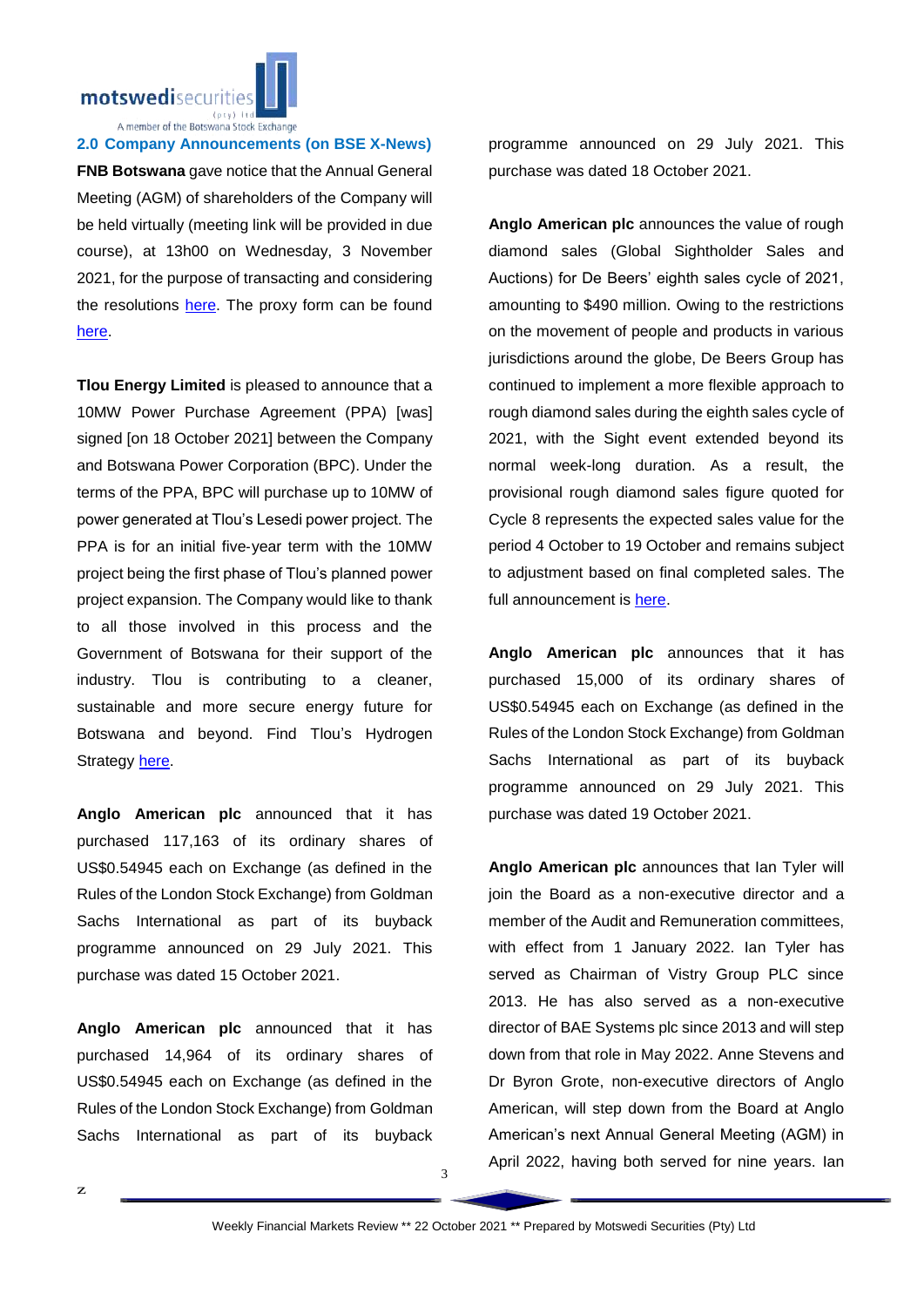

Tyler will succeed Anne Stevens as Chair of the Remuneration Committee, and Hilary Maxson, nonexecutive director and member of the Audit Committee since June 2021, will succeed Byron Grote as Chair of the Audit Committee. Both committee appointments will take effect from Anglo American's AGM in April 2022.

**Anglo American plc** announces that it has purchased 14,818 of its ordinary shares of US\$0.54945 each on Exchange (as defined in the Rules of the London Stock Exchange) from Goldman Sachs International as part of its buyback programme announced on 29 July 2021. This purchase was dated 21 October 2021.

**Anglo American plc** published its Production Report for the third quarter ended 30 September 2021. The full announcement is [here.](https://apis.bse.co.bw/storage/disclosures/10/2021/2457.pdf)

**NewGold Issuer** published its unaudited financial statements for the period ended 30 September 2021. Find the full announcement [here.](https://apis.bse.co.bw/storage/disclosures/10/2021/2455.pdf)

#### **3.0 Foreign Exchange…**

disruptions; COVID-19 related travel restrictions; 4 The Bank of Botswana's Monetary Policy Committee (MPC) decided to maintain its accommodative monetary policy stance and kept the Bank Rate at 3.75%. In coming to this decision, the MPC considered the expectation of inflation to revert within objective range in the second quarter of 2022 (as the impact of the recent upward adjustment in value added tax and administered prices dissipates), with the September 2021 annual inflation clocking in at 8.4%. Inflation in August 2021 was at 8.8%. Other considerations included a continued spike in commodity prices; continued supply chain

and, expected increases in administered prices. Dampening the inflation concerns was the expectation of weak domestic and global economic activity, with productivity impacted by periodic lockdowns and other forms of restrictions in response to the emergence of new COVID-19 variants. The pace of the COVID-19 vaccination rollout may also hinder the progress of economic activity. The Ministry of Finance and Economic Development (MFED) also expects economic growth in Botswana to rebound in 2021. The MFED has projected a growth rate of 9.7% in 2021, and a growth of 4.3% in 2022. These projections were also echoed by the IMF, who have projected an economic growth for Botswana of 9.2% in 2021 and 4.7% in 2022.

In maintaining the bank rate, the MPC noted that the developments in the economy are short term and occur in a "growth-enhancing environment". However, the Bank does stand ready to respond appropriately as conditions warrant.

#### **Domestic Exchange rates**

| <b>Currency</b>          | <b>22 Oct</b> | <b>15 Oct</b> | <b>Change</b><br>$(\%)$ | YTD<br>$(\%)$ |  |  |
|--------------------------|---------------|---------------|-------------------------|---------------|--|--|
| 四日<br>US\$/BWP<br>Ξ      | 0.0895        | 0.089         | 0.56                    | $-4.89$       |  |  |
| ≻⊐<br>ZAR/BWP            | 1.309         | 1.3150        | $-0.46$                 | $-1.54$       |  |  |
| ю<br>EUR/BWP             | 0.0769        | 0.0767        | 0.26                    | $-8.45$       |  |  |
| 開業<br>GBP/BWP<br>$=$     | 0.0648        | 0.0651        | $-0.46$                 | $-9.75$       |  |  |
| ↑●<br>JPY/BW             | 10.2          | 10.1500       | 0.49                    | $-0.29$       |  |  |
| CNH/BWP                  | 0.5717        | 0.5726        | $-0.16$                 | $-12.94$      |  |  |
| Source: Bank of Botswana |               |               |                         |               |  |  |

### **4.0 Commodities…**

**Oil** prices hovered near multi-year highs during Friday mid-afternoon trading, on track to post gains for the seventh consecutive week. Brent prices were trading at around US\$84.78/barrel, at the time of writing, taking a step back from the three-year high